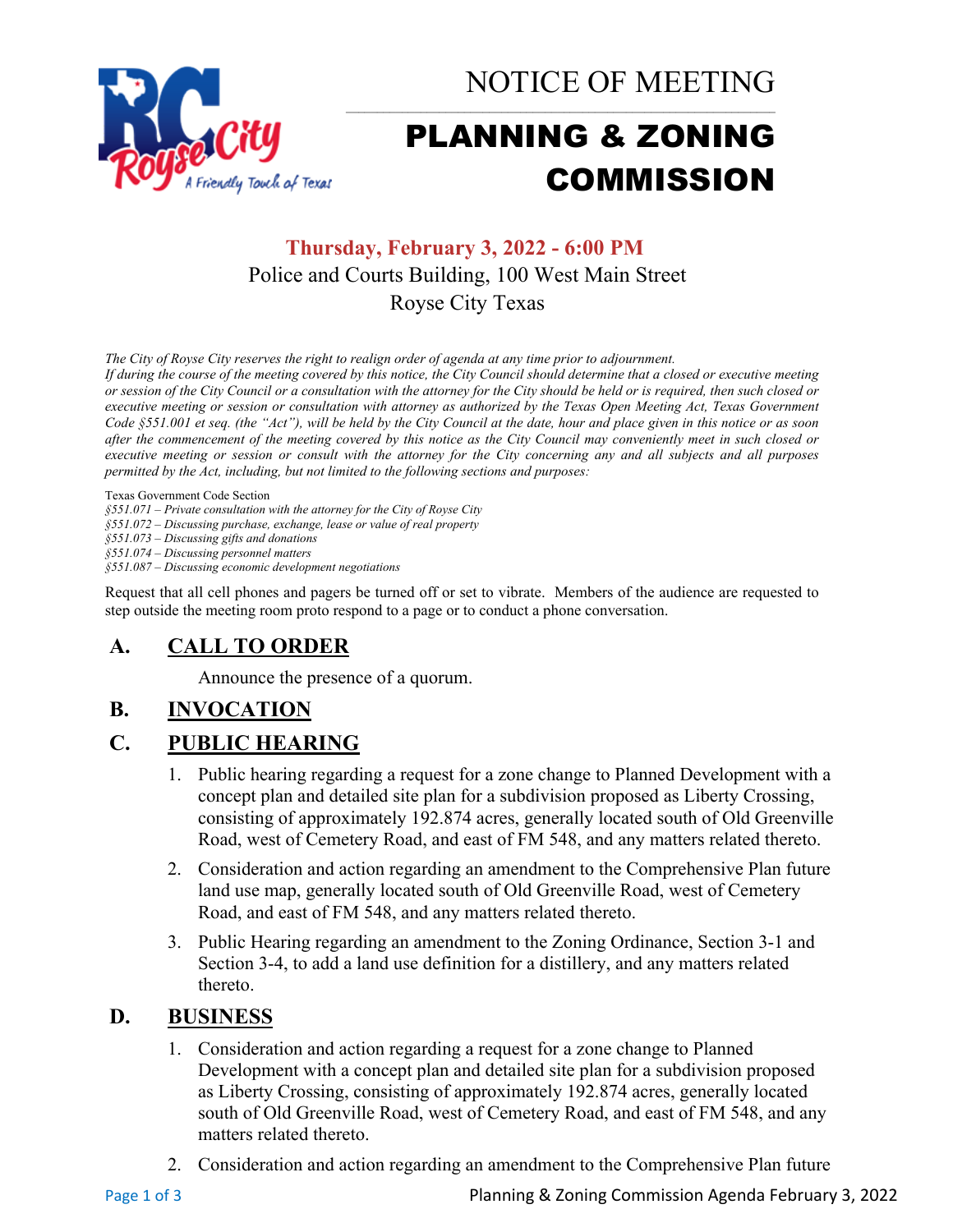land use map, generally located south of Old Greenville Road, west of Cemetery Road, and east of FM 548, and any matters related thereto.

- 3. Consideration and action regarding an amendment to the Zoning Ordinance, Section 3-1 and Section 3-4, to add a land use definition for a distillery, and any matters related thereto.
- 4. Consideration and action regarding the reinstatement of the preliminary plat for Creekside Phase 1B, consisting of 33.5 acres, situated in the John Davis Survey, Abstract A0244, Royse City, Collin County, Texas, and any matters related thereto.
- 5. Consideration and action regarding a master plat for Fikes Farms, consisting of 142.95 acres, situated in the John Davis Survey, Abstract No. 244, Royse City, Collin County, Texas, and any matters related thereto.
- 6. Consideration and action regarding a preliminary plat for Fikes Farms, consisting of 61.456 acres, situated in the John Davis Survey, Abstract No. 244, Royse City, Collin County, Texas, and any matters related thereto.
- 7. Consideration and action regarding a replat for Custom Band Sawing Addition, consisting of 11.99 acres, situated in the Jared Stephenson Survey, Abstract No. 188, Royse City, Rockwall County, Texas, and any matters related thereto.
- 8. Consideration and action regarding a preliminary plat for Royse 107 S. Josephine St, being approximately 1.22 acres situated in the J.D.F. McCasland Survey, Abstract No. 150, Royse City, Rockwall County, Texas, and any matters related thereto.
- 9. Consideration and action regarding the appointment of Jennine Morris and Eddie Nichol to the Heritage Preservation Board and any matters related thereto.
- 10. Consideration and action regarding the appointment of Sara Haley to the Zoning Board of Adjustments and any matters related thereto.
- 11. Consideration and action regarding the appointment of Sara Haley and Eddie Nichol to the Planning and Zoning Commission and any matters related thereto.
- 12. Consideration and action regarding the election of officers for Chair and Vice-Chair for the year of 2022 and any matters related thereto.
- 13. Consideration and action regarding the Commission Appointees to the City Council for the months of February, March, and April, 2022, and any matters related thereto.
- 14. Development Services update. Open discussion with City Planner and City Engineer regarding ongoing projects and developments.

## **E. MINUTES**

- 1. Consideration and action regarding the regular meeting minutes for October 7th, 2021 and any matters related thereto.
- 2. Consideration and action regarding the regular meeting minutes for December 2nd, 2021 and any matters related thereto.

## **F. ADJOURN**

### **CERTIFICATION**

I do hereby certify that this Public Meeting Notice was posted on the outside bulletin board, at the front entrance of City Hall of the City of Royse City, Texas, a place convenient and readily accessible to the general public at all times, and said Notice was posted on the following date and time:

**Posted January 31, 2022,** by 5:00 pm and remained so posted at least 72 hours before said meeting was convened.